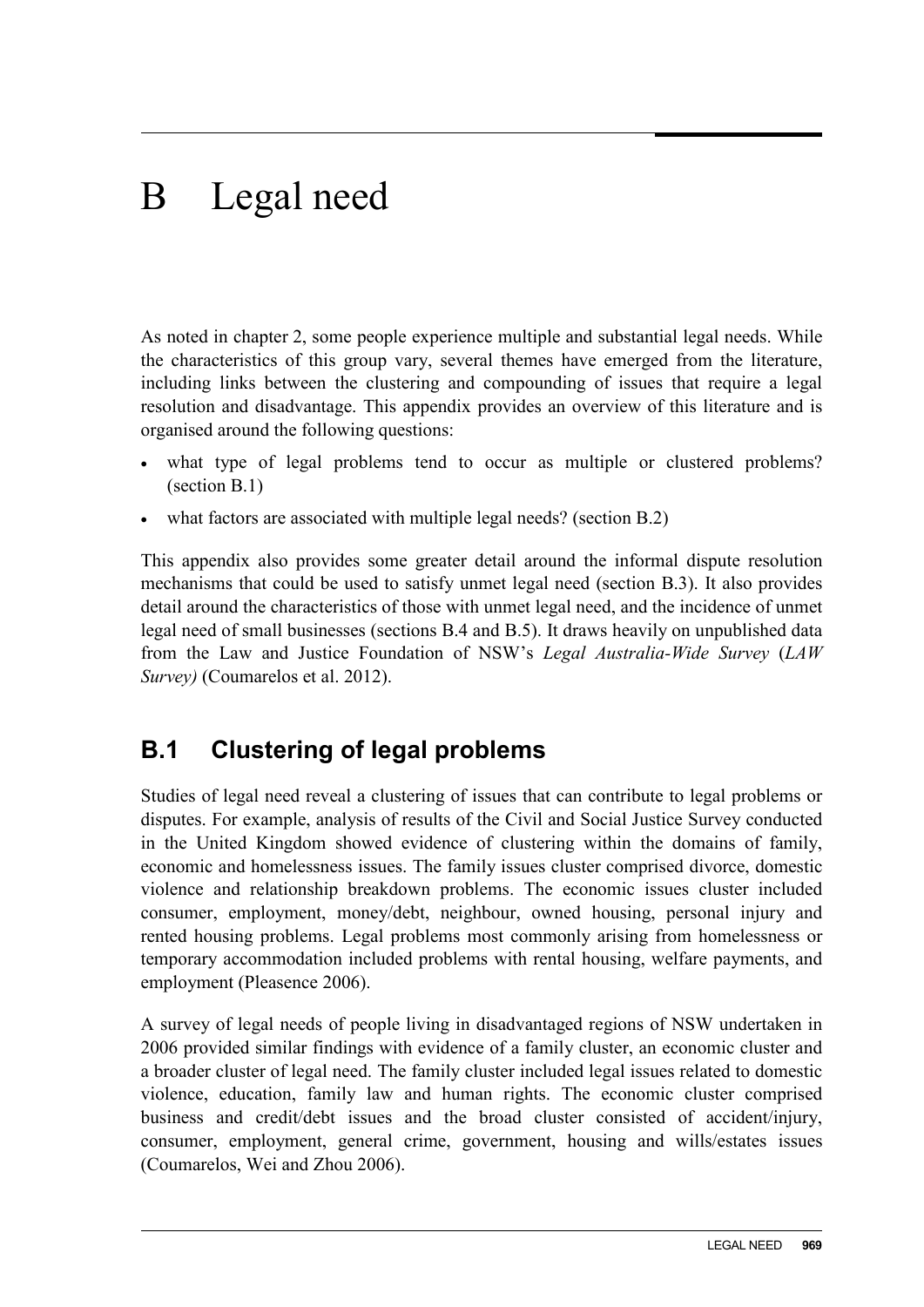More recently, the results of the *LAW Survey* undertaken in 2008 showed patterns in the combinations of legal problems across Australia. For example, consumer, crime, housing and government problems tended to cluster with money problems. Similarly family problems tended to cluster with credit/debt problems (Coumarelos et al. 2012).

In some cases, clustering of legal problems occurs due to spiralling. For example, the experience of relationship breakdown, injury or employment problems can trigger other legal problems. In Canada, survey results showed divorce, domestic violence and relationship breakdown predated problems related to money/debt problems, consumer issues and rental accommodation (Currie 2007).

Similarly, in the United Kingdom divorce, domestic violence and separation were found to be initial triggers that preceded problems such as financial hardship, less suitable housing accommodation, difficulties in maintaining steady employment and dependence upon income support payments (Pleasence 2006). The same international studies also found personal injury which, in turn, impacted upon employment led to other problems related to welfare, consumer issues and debt.

In Australia, Coumarelos et al. (2013) found an interrelationship between the loss of employment and its impact on reduced income contributed to the non-payment of debts and difficulties in paying rent. In more extreme circumstances, these events may precipitate eviction from a rental property and possibly homelessness.

## **B.2 Factors associated with multiple legal need**

The Commission's analysis of unpublished *LAW Survey* data revealed that people who reported multiple legal problems were a heterogeneous group. For example, the data showed people who experienced multiple legal problems were fairly evenly spread across the personal income distribution.

Commission estimates based on unpublished *LAW Survey* data suggest that those on low, moderate and higher incomes who experience multiple legal problems face different types of legal problems. Individuals earning \$67 600 or more per annum were more likely to experience the combination of consumer, money and criminal legal problems while individuals near the bottom of the income distribution were more likely to experience the combination of consumer, government, housing and criminal problems.

### **Multiple legal problems and disadvantage**

While not all individuals who experience multiple legal problems are disadvantaged, the literature indicates that as disadvantage increases, so too does the likelihood of experiencing multiple and substantial legal problems (McDonald and Wei 2013). For example, people who are disadvantaged are less likely to be able to raise sufficient finances to cover housing and utility costs or meet larger debts at short notice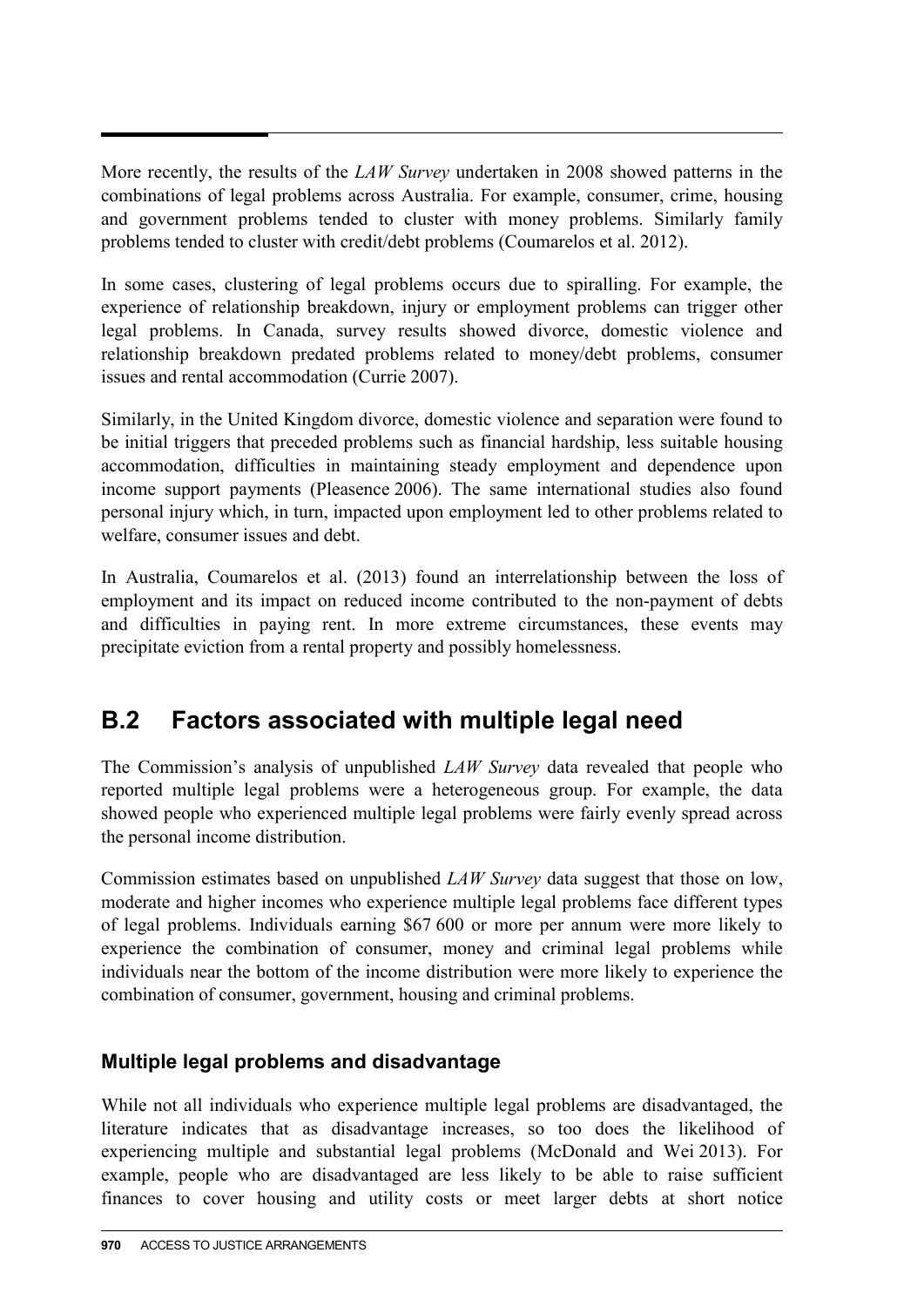(Saunders 2011; Scutella, Wilkins and Kostenko 2009). In particular, more disadvantaged individuals:

- are more likely to experience problems related to repaying debts or fines as a result of income deprivation
- may face issues related to public or private rented housing
- are more likely to experience a problem with agencies responsible for administering income support payments (Coumarelos et al. 2012).

A number of studies showed social exclusion (one measure of disadvantage) can be both a consequence and cause of legal problems. As Buck et al. noted:

Some justiciable problems may be a consequence, others a precursor to social exclusion. For example, a divorce problem might be the trigger to a spiral of problems which lead people into social exclusion. On the other hand, people who already experience a host of different circumstances associated with social exclusion, such as unemployment, poor skills and bad health, might experience justiciable problems due to their very circumstance of being excluded. (2005, pp. 318–319)

Disadvantage is also associated with the clustering and compounding of a range of non-legal problems. More persistent and deeper social exclusion can result from the compounding of a number of factors which can include:

- income deprivation
- low capabilities (resulting from low levels of educational attainment)
- tenuous attachment to the labour market (which contributes to income deprivation)
- lack of social connections
- concerns about personal safety (McLachlan, Gilfillan and Gordon 2013).

Lack of capabilities among disadvantaged individuals can contribute to a lack of awareness that some of the problems they are experiencing have a legal dimension. This can lead to legal issues becoming well established and more difficult to resolve when they are finally detected. The discovery of multiple legal problems for some disadvantaged individuals may result from the need to solve a single problem such as a health issue, a tenancy problem, suspension of an income support payment or the need to pay outstanding fines. This highlights the need for better links between legal and non-legal organisations to detect the presence of multiple legal problems of clients (chapter 5).

#### **Factors associated with experience of multiple legal problems**

The results of international research confirm some groups are both more likely to experience multiple legal problems and more vulnerable to disadvantage than others.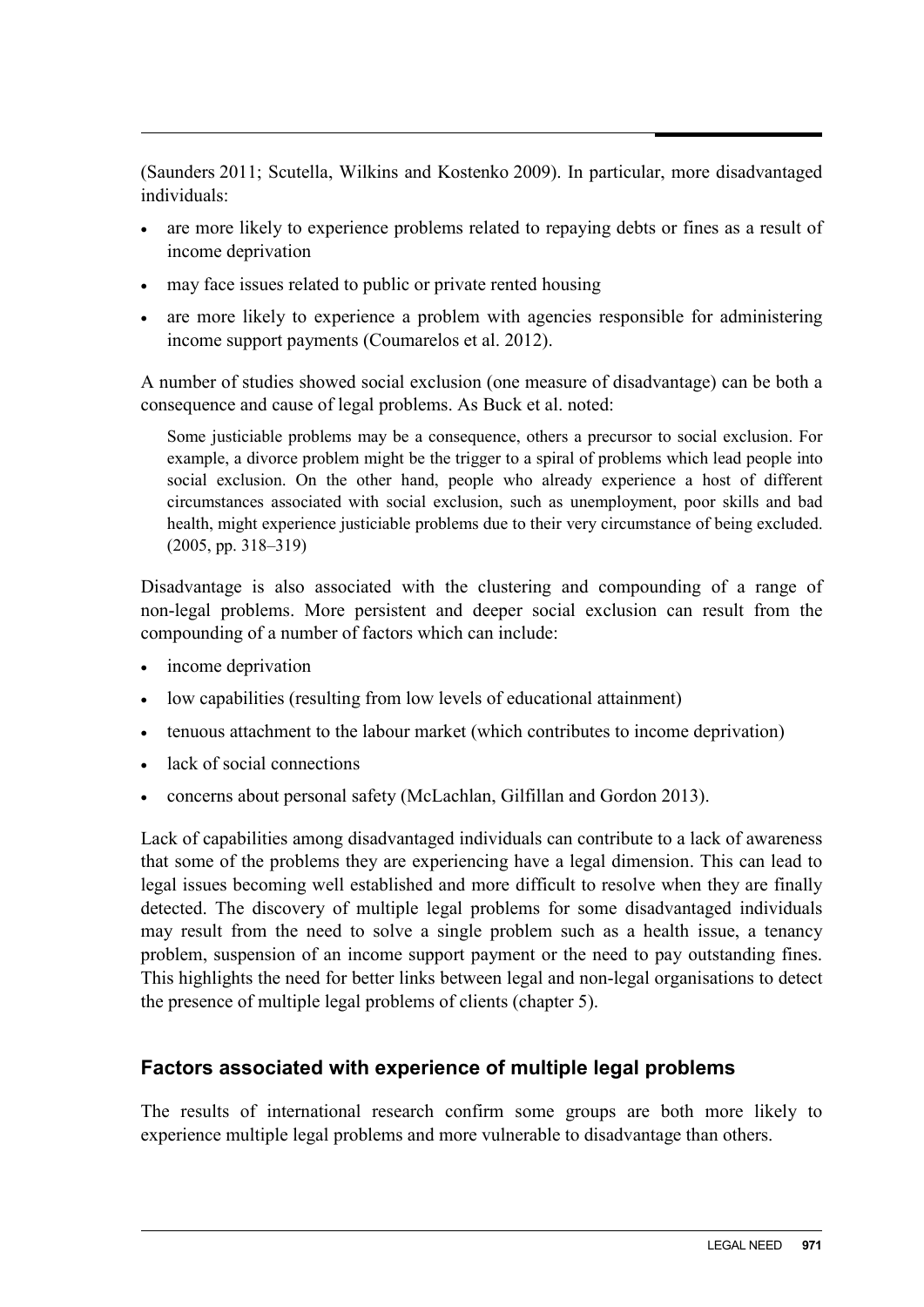For example, while lone parents accounted for only six per cent of those experiencing one legal problem or more in England and Wales in the 18 months prior to 2009, they accounted for over a fifth of those experiencing multiple legal problems. Further, two fifths of those experiencing six legal problems or more had a disability, 60 per cent suffered a mental illness and a half were in receipt of income support (Pleasence et al. 2010).

People who are homeless and ex-prisoners are also vulnerable to multiple and substantial legal problems (Forell, McCarron and Schetzer 2005; Grunseit, Forell and McCarron 2008).

Australian studies of legal need also revealed that the characteristics of many of those who experienced multiple legal problems were similar to those who were disadvantaged. According to the *LAW Survey,* the characteristics that were most likely to be associated with experiencing multiple legal problems included: having a disability or long-term health condition, being a lone parent, being unemployed, and living in disadvantaged housing (Coumarelos et al. 2012).

#### Having a disability

Having a long-term illness or disability is the strongest predictor of justiciable problems stronger than family type (including being a lone parent), age and economic circumstances (Pleasence 2006).

People with a disability are vulnerable to a broad range of legal problems. Studies of legal need in the United Kingdom have revealed that people with a disability have a higher prevalence rate than other respondents for legal problems related to discrimination, employment, neighbours, owned housing, rented housing, homelessness, money/debt, welfare benefits, domestic violence, personal injury, medical negligence, mental health and unfair treatment by police (O'Grady et al. 2004).

As well as having a higher likelihood of experiencing a range of legal problems, people with a disability also have an increased likelihood of clustering of problems. For example, the results of the *LAW Survey* showed people with a disability had a high probability of experiencing multiple legal problems (1.6 times higher than respondents who did not have a disability) (Coumarelos et al. 2012).

People with a disability are also more likely to be deeply socially excluded. For example, Household, Income and Labour Dynamics in Australia Survey data showed that over 13 per cent of Australians aged 15 years plus with a long term health condition or disability experienced deep social exclusion<sup>[1](#page-0-0)</sup> compared to the Australian average of just under 5 per cent in 2010 (McLachlan, Gilfillan and Gordon 2013).

 $\overline{a}$ 

<span id="page-3-0"></span><sup>1</sup> Deep social exclusion was calculated by aggregating responses of individuals participating in the Household, Income Labour Dynamics in Australia Survey to indicators related to seven life domains including: material resources, employment, education and skills, health and disability, social connection, community and personal safety (McLachlan, Gilfillan and Gordon 2013).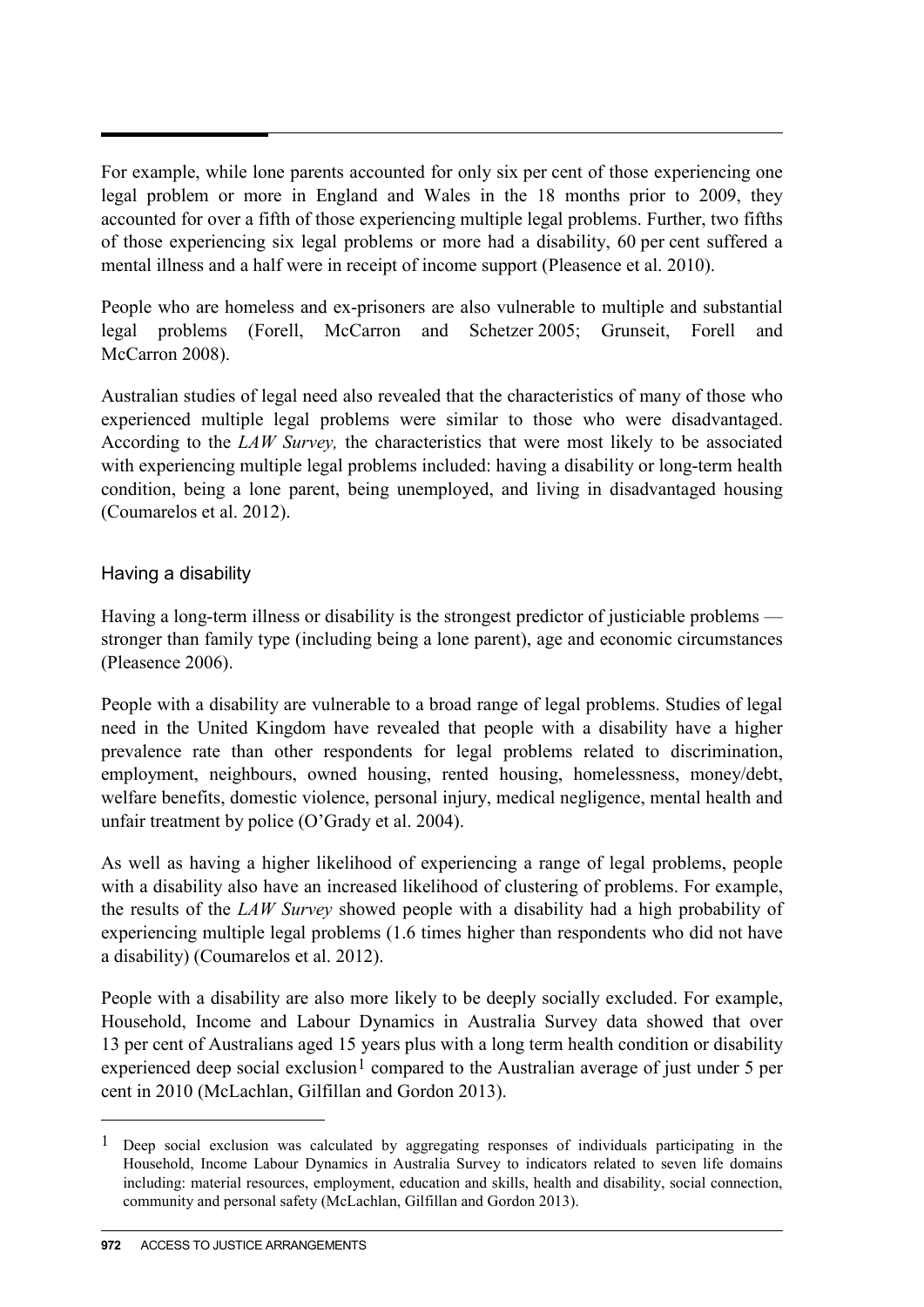However, the direction of causality between legal problems, long term illness or disability and social exclusion is not always clear. As the results of the Periodic Survey of Legal Needs in the United Kingdom showed:

… it is not always the case that a respondent reporting certain demographic characteristics at the time of the survey had those characteristics at the time they experienced a justiciable problem. It may therefore be the case that the problem itself led to the respondent becoming, for example, long-term ill or disabled. For instance, personal injury, clinical negligence and domestic violence problems might often be causes, rather than consequences of a long-term illness or disability. Notwithstanding this, however, it remains clear that long-term ill or disabled respondents are still more vulnerable than others to experiencing a wide range of justiciable problems, many of which have clear and defined links to issues of social exclusion. (O'Grady et al. 2004, pp. 264–265)

#### Lone parenthood

Lone parents are more vulnerable to multiple legal problems than other family types. According to the *LAW Survey*, single parents were 1.4 times more likely to experience multiple legal needs in 2008 than people in other living arrangements (Coumarelos et al. 2012). Lone parents were more likely to experience legal problems related to their children, domestic violence, mental health, money/debt, neighbours and rental accommodation (Buck et al. 2004; Pleasence et al. 2010).

International studies suggest that many lone parents — and in particular female lone parents — experience domestic violence. In many cases this situation has precipitated the disintegration of their relationship. Around 35 per cent of lone parents in the United Kingdom experienced domestic violence in their last relationship with three quarters of this group sustaining physical injuries (Marsh et al. 2001).

#### Being unemployed

Unemployed Australians are a vulnerable group who have a higher likelihood of experiencing legal problems. Around 11 per cent of the *LAW Survey* sample had experienced unemployment at some time in the 12 months prior to the survey. The *LAW Survey* results revealed unemployed Australians had a greater prevalence rate (than the average for all Australians) for legal problems related to consumer issues, credit/debt, crime, family, government, health, housing and rights (Coumarelos et al. 2012). Unemployed people were 1.4 times more likely to experience multiple legal needs than people who were employed or not in the labour force (Coumarelos et al. 2012).

As with other vulnerable groups that face multiple legal problems, unemployed Australians are much more likely to be disadvantaged. Unemployed Australians have among the highest relative income poverty rates (63 per cent in 2010) and rates of deep social exclusion (31 per cent). The poverty rate for unemployed Australians is more than five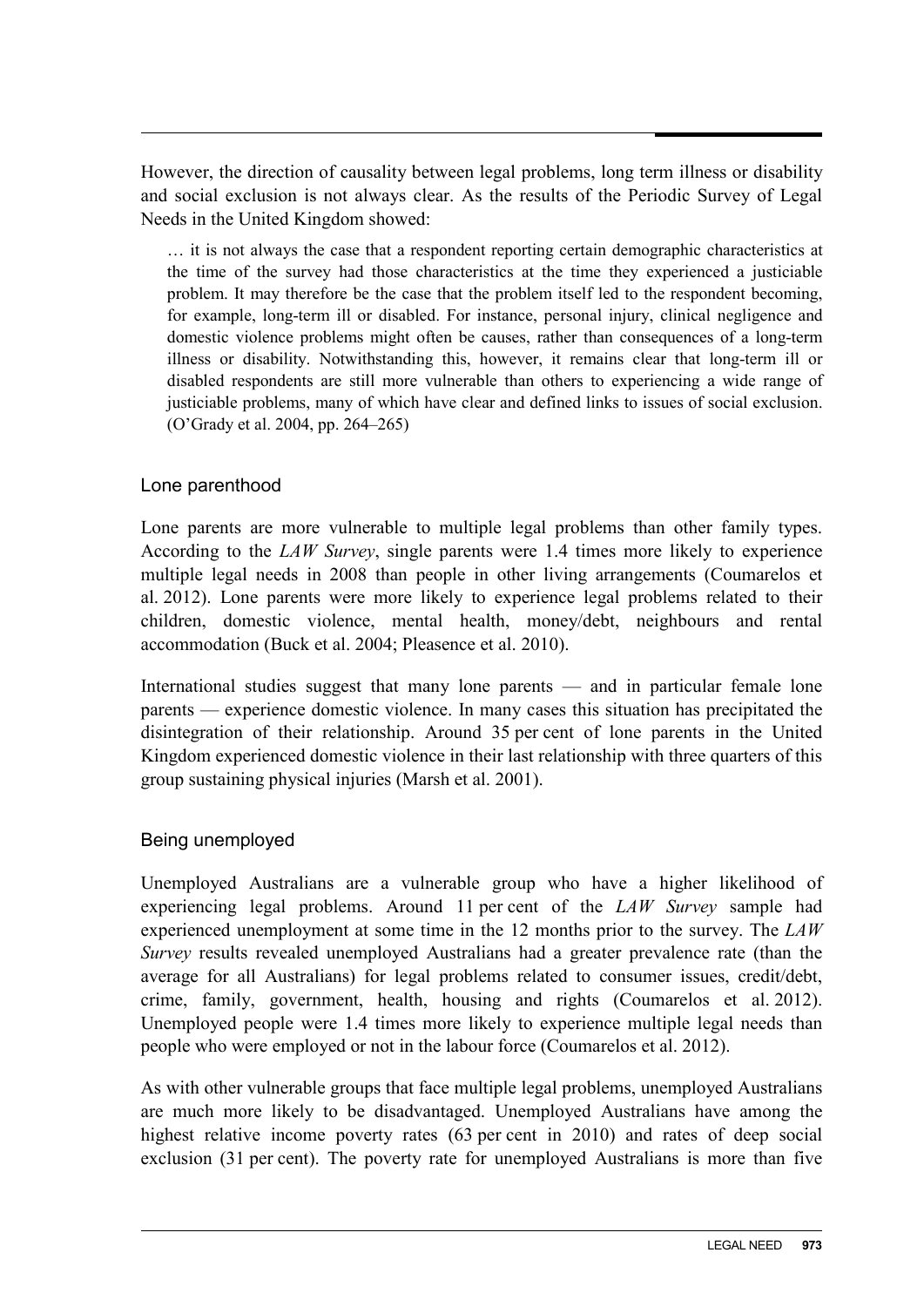times the national average and their rate of deep social exclusion is more than six times the rate for all Australians aged 15 years and older (McLachlan, Gilfillan and Gordon 2013).

#### Living in disadvantaged housing

A series of legal needs surveys have established that homeless people and people living in basic housing conditions face a much higher probability of experiencing multiple legal problems than the general population. In Australia, the results of the *LAW Survey* showed people living in disadvantaged housing arrangements[2](#page-3-0) were 1.5 times more likely to experience multiple legal problems than people in other types of housing (Coumarelos et al. 2012).

A qualitative study conducted in New South Wales also found evidence of different clustering of legal problems associated with different phases of homelessness. When people became homeless they were more likely to face family, domestic violence, debt and housing issues whereas people who experienced entrenched homelessness were more likely to face legal issues related to criminal activity and fines. According to this study, more than three quarters of respondents who were homeless experienced three or more legal issues (Forell, McCarron and Schetzer 2005).

## **B.3 Identifying informal dispute resolution mechanisms appropriate for particular problems.**

Section 2.5 of chapter 2 used a definition of unmet legal need and data from the *LAW Survey* to identify where there may be such unmet need for different types of problems. This section describes the incidence of unmet need in greater detail, as well as identifying some of the informal resolution mechanisms — which often incur a low or no cost to the user — that could be used to resolve them.

#### **Consumer problems**

 $\overline{a}$ 

The largest number of instances of unmet legal need occurred in relation to consumer problems and disputes. These made up 29 per cent of instances of unmet legal need despite consumer problems accounting for only 21 per cent of problems.

Around 40 per cent of instances of unmet legal need in the consumer category related to telecommunications (including TV) services providers. There is an industry-specific ombudsman for telecommunications complaints — the Telecommunications Industry

<span id="page-5-0"></span><sup>2</sup> Disadvantaged housing is defined in the *LAW Survey* as any of the following situations being experienced at any time in the previous 12 months: being homeless; living in emergency or basic accommodation (e.g. refuge, shelter, boarding house, caravan park, tent, motor vehicle, shed or barn); living with relatives or friends due to not having anywhere else to live; or living in public housing.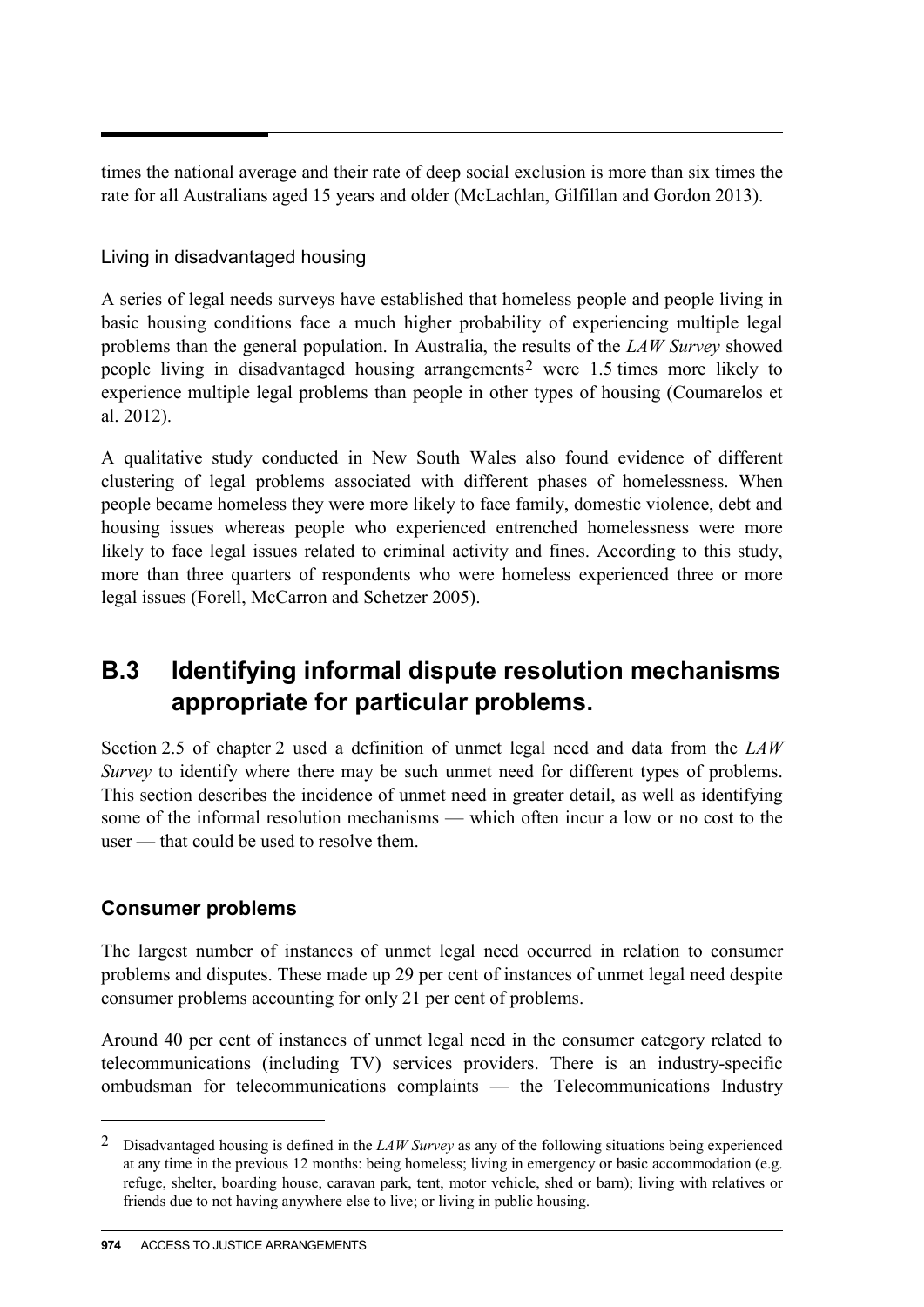Ombudsman — but there are relatively few instances of respondents seeking redress through an ombudsman service.

Problems relating to insurance and banking services accounted for 17 per cent of instances of unmet legal need in the consumer category. Two industry ombudsman — the Financial Ombudsman Service and the Credit Ombudsman Service — provide avenues to address these disputes. However, as with the Telecommunications Industry Ombudsman above, there are relatively few instances of ombudsmen being used to resolve such problems.

Problems relating to buying faulty goods accounted for 15 per cent of cases of unmet legal need in the consumer category. These problems, based on the limited information from the LAW survey, may have a solution through complaints mechanisms such as the offices of fair trading in the relevant jurisdiction. Failing that, action through the relevant state or territory tribunal may also be a viable option.

Another area of unmet legal need related to problems and disputes with utilities providers, which made up 9 per cent of instances of unmet legal need within the consumer category. These, too, can be resolved through the relevant ombudsman.

The remaining instances of unmet legal need in the consumer category (18 per cent) related to problems or disputes involving lawyers, professionals and tradespersons, or some 'other provider'. In the case of disputes with lawyers, there may be an avenue to address problems via the relevant legal services commission, but it is unclear that there is a clear pathway to address the remaining disputes. Depending on their nature, a more informal mechanism (relative to courts) could be to make a complaint to the relevant professional association or regulator (where available), use a tribunal, or approach offices of fair trading.

#### **Government problems**

The next largest group of problems with unmet legal need relate to 'government problems', which comprise 13 per cent of instances of unmet legal need. Within this category of problems there are a range of disputes.

The most common problems associated within the government category were those associated with local government (29 per cent of instances of unmet legal need relating to government problems). These included problems relating to the services and amenities provided by local government, as well as objections to or problems with planning approvals. Generally, there is a state-based ombudsman to address complaints about local government, but some matters are exempt from their consideration. For these matters, redress may be available from a (relatively more costly) tribunal. For example, planning matters are exempt from consideration by the local government ombudsman in New South Wales while in Queensland there is an informal dispute resolution mechanism in the form of the *Building and Development Dispute Resolution Committees* (PC 2011). In the case of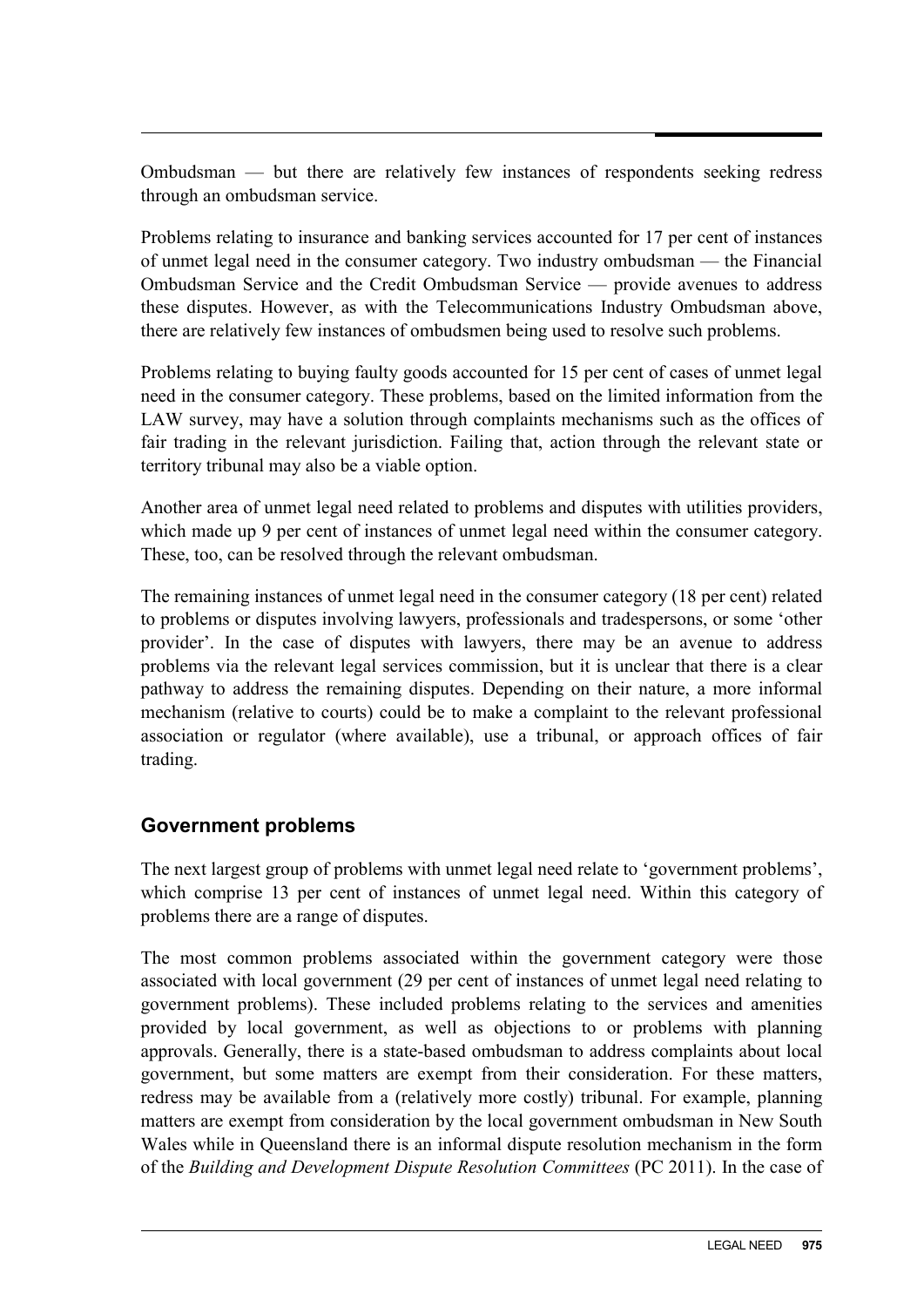business regulation, disputes are often resolved in lower courts or tribunals (PC 2012), but this will generally involve a cost.

The next most common problem associated within the government category were those associated with receiving government payments (25 per cent of instances). A complaint around Australian Government payments can be reviewed by the Commonwealth Department of Human Services, which in turn can be appealed to the Social Security Appeals Tribunal — both of which do not charge users and where self-representation is the norm. The Commonwealth Ombudsman also provides another avenue to appeal, which also does not charge users as fee. There are further avenues of appeal — such as to the Administrative Appeals Tribunal and the Federal Court — but these can involve significant costs.

The third most common problem associated with unmet legal need in the government category related to tax assessments and tax debts (11 per cent of instances). The Australian Taxation Office offers the opportunity to review complaints about taxation assessments and decisions. The Australian Taxation Office also utilises alternative dispute resolution (ADR) once it exhausts direct negotiation opportunities. It also considers the use of ADR, where appropriate, during the earlier stages of disputes (sub 150, p. 13). Failing that, the Commonwealth Ombudsman can also hear some tax-related disputes. Further appeals through the Administrative Appeals Tribunal — involve some cost to parties, depending on the individual's circumstances and nature of the dispute.

The next most common categories include fines — separated by those that have no further penalty (8 per cent of unmet legal need relating to government problems) and those that do lead to further penalty (7 per cent).<sup>[3](#page-5-0)</sup> The former are often imposed by local government, while the latter are often imposed by the police. However, it is difficult to suggest an appropriate remedy without more information on the details of the fines.

The remaining instances of unmet legal need related to a wide range of problems including disputes around citizenship, residency or immigration (6 per cent), building works by home owners (6 per cent), freedom of information requests (3 per cent), building works by investors (3 per cent) and other issues not further defined (the remaining 2 per cent). Many of these problems could be addressed in the Migration Tribunal, Refugee Review Tribunal, Commonwealth Ombudsman or Information Commissioner as appropriate.

Another recourse for government problems is to contact the relevant elected representative, who may advocate on behalf of their constituent or direct them to the appropriate agency for review and assistance.

 $\overline{a}$ 

<sup>3</sup> These are defined in the *LAW Survey* as fines that lead to court fines, loss of licence or registration, community service orders, property being seized or wage deductions (Coumarelos et al. 2012).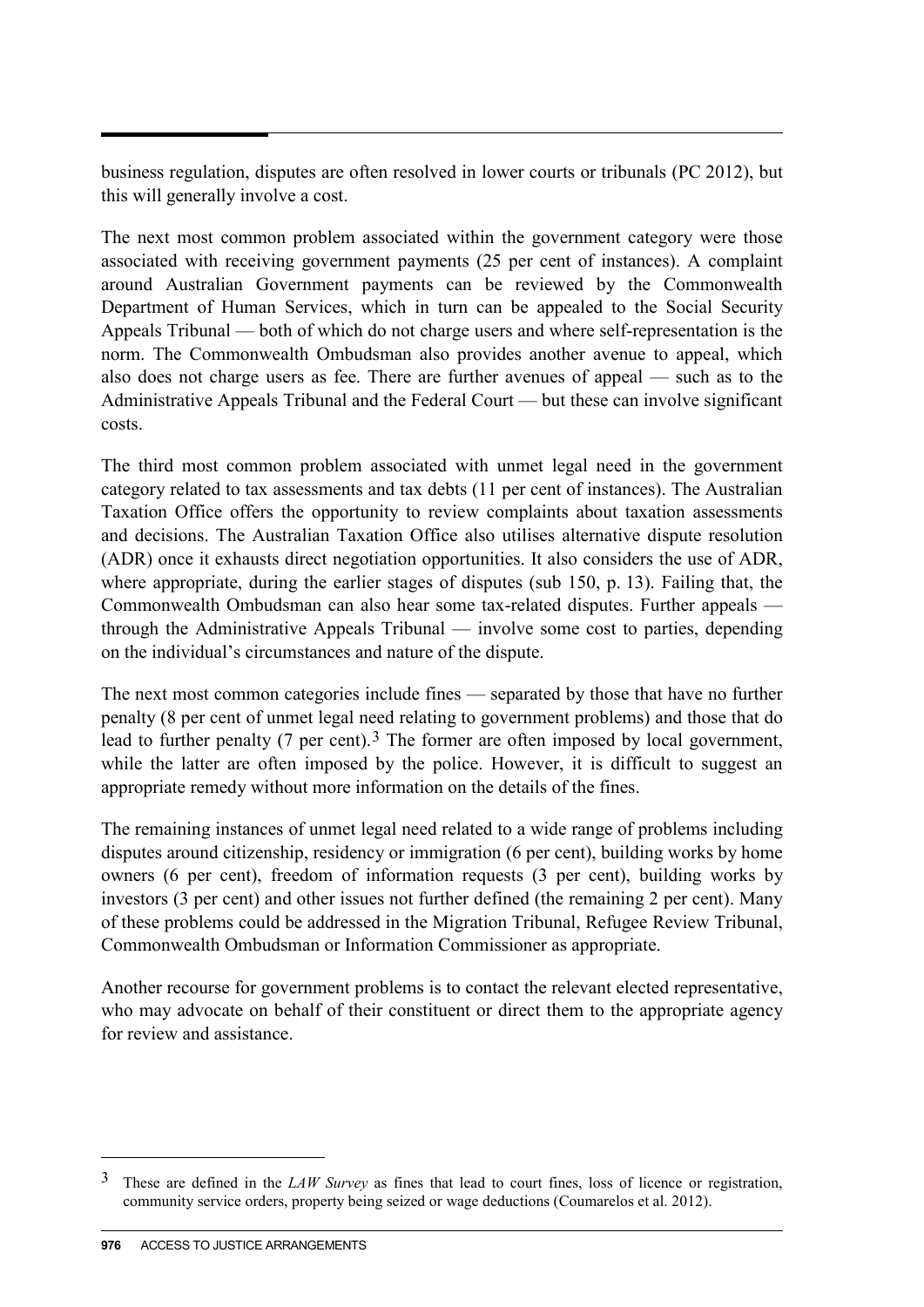#### **Housing problems**

Housing problems accounted for 9 per cent of instances of unmet legal need. Most of the unmet legal need in housing problems (56 per cent) related to disputes with neighbours. Specifically, the survey questionnaire asked:

'Have you had any problems or disputes with your neighbours over things like fences, trees, noise, litter or pets?' (Coumarelos et al. 2012, p. 272)

Given the broad nature of this question, it is difficult to assess the nature of unmet legal need associated with those facing problems with their neighbours. For example, there are different dispute resolution mechanisms for matters involving boundary disputes and disputes over barking dogs. The appropriate dispute resolution mechanism will vary depending on the problem and jurisdiction. For example, the Dispute Settlement Centre of Victoria, NSW Community Justice Centres, the Dispute Resolution Branch of the Queensland Department of Justice and the Community Mediation Service of South Australia are all low or no fee ways to resolve many, but not all, neighbourhood disputes in each of those jurisdictions. The alternative is a tribunal, which may be costly for some disputes.

The next most common category of unmet legal need occurred with respect to 'rented housing' (26 per cent of instances of unmet need in the housing category). In turn, this mostly comprised of problems relating to renting privately (82 per cent), as opposed to renting public housing (12 per cent) and strata title issues (6 per cent). In some jurisdictions, there are government agencies that offer mediation in response to disputes around rented housing, but often these require all parties to voluntarily agree to engage in mediation. Beyond this, the relevant state- or territory-based tribunal is an option to resolve disputes around private renting, albeit at a cost. Disputes relating to public housing can be appealed to the relevant state or territory government department or ombudsman. Depending on the nature of the strata dispute, a resolution may be found through the appropriate office of fair trading.

There were also a number of instances of unmet legal need in the housing category relating to 'owned housing' (17 per cent of problems). Of these problems, 41 per cent were associated with mortgage payments or other mortgage issues, 29 per cent were some 'other issue', 27 per cent were about disputes over strata titles, and 3 per cent were to do with retirement villages. Disputes around mortgages are most likely addressable through the Financial Ombudsman Service and issues of strata title with the appropriate office of fair trading. Problems with retirement villages could be addressed through the Aged Care Complaints Scheme.

The 'other issues' were more difficult to describe, but there is information about the other party to the dispute. Common responses included disputes with tradesmen, neighbours, local government and private lawyers — the processes for which have been discussed, above.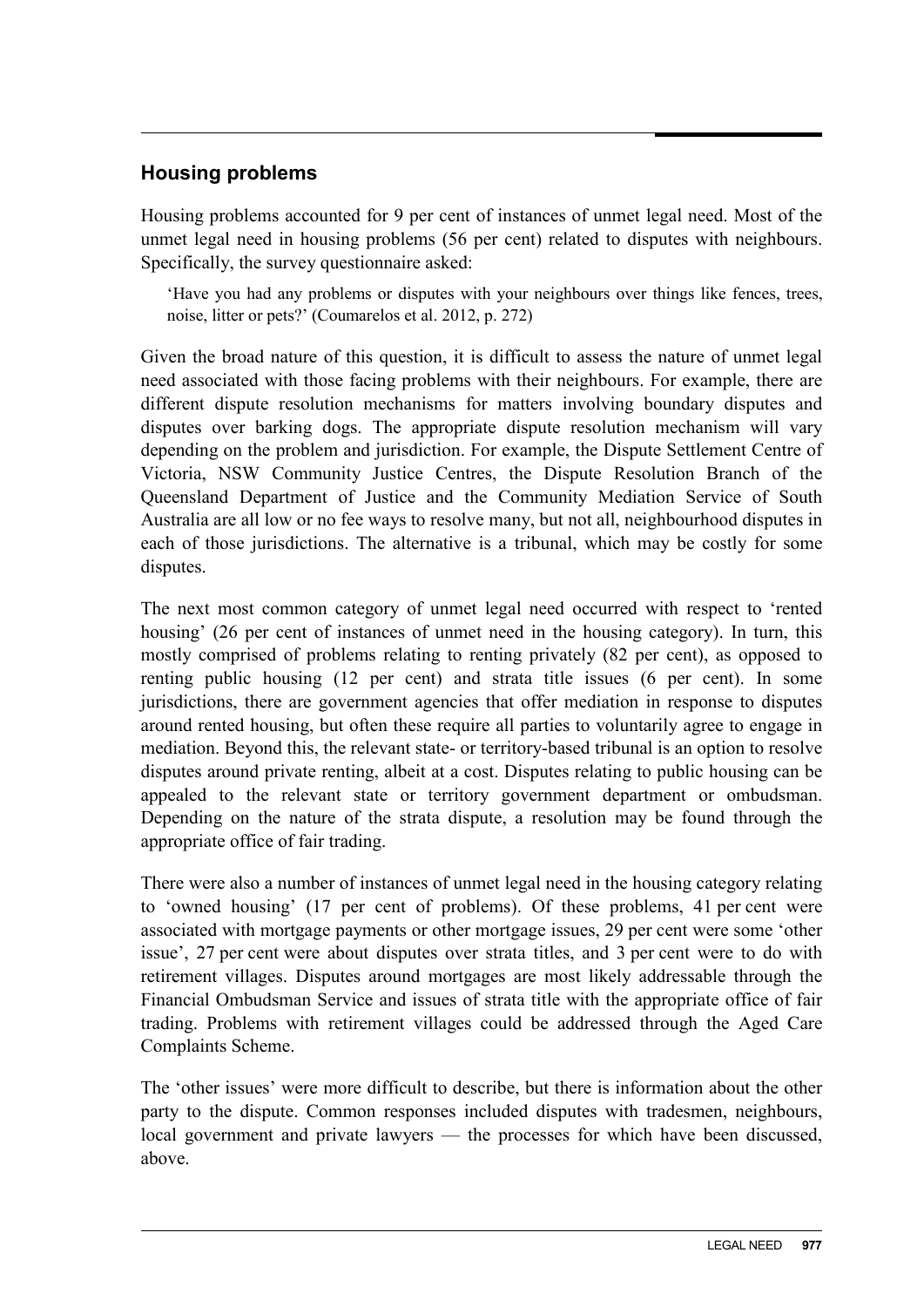#### **Employment problems**

Problems relating to employment comprised 9 per cent of all instances of unmet legal need. These included disputes around conditions (43 per cent), harassment or victimisation at work (24 per cent), work-related discrimination (including discrimination when seeking work) (19 per cent), and being dismissed or made redundant (13 per cent). The remaining 1 per cent of unmet need related to reviews of work performance and conduct.

In the case of employment conditions, most workers covered by enterprise agreements have a dispute resolution mechanism included in their agreement. Workers and small business operators can seek advice from unions and industry associations respectively and both can obtain information from various government agencies.

Once this avenue has been exhausted, employees can then use the Fair Work Ombudsman. Alternatively, the problem could be resolved by approaching Fair Work Australia or the relevant state or territory industrial relations commission, although these may involve greater costs to users. Also, depending on the nature of the discrimination or harassment, there may also be some recourse available through the human rights or anti-discrimination commission in the relevant jurisdiction.

#### **Family problems**

Family problems and disputes accounted for 6 per cent of instances of unmet legal need. Within the category of family problems, 33 per cent of instances of unmet need related to child support, 32 per cent related to divorce or separation, and the remaining problems related to guardianship (including fostering and adoption), care and protection, custody and contact, and division of assets following a break-up.

In the case of child support, the services provided by the child-support agency (part of the Australian Government's Department of Human Services) can help by providing advice and determining the responsibilities of each party, with an avenue of appeal to the Commonwealth Ombudsman. In the case of separation, there are also family dispute resolution practitioners that can accommodate many of these other problem types. There are also tribunals that can be used in the area of guardianship matters.

### **Rights problems**

The majority of problems with unmet legal need in the 'rights' category occur with respect to matters of education (65 per cent). These included:

- student bullying or harassment of the respondent's child (30 per cent of unmet need in the rights category)
- student bullying or harassment of the respondent (12 per cent)
- unfair exclusion from education of the respondent's child (10 per cent)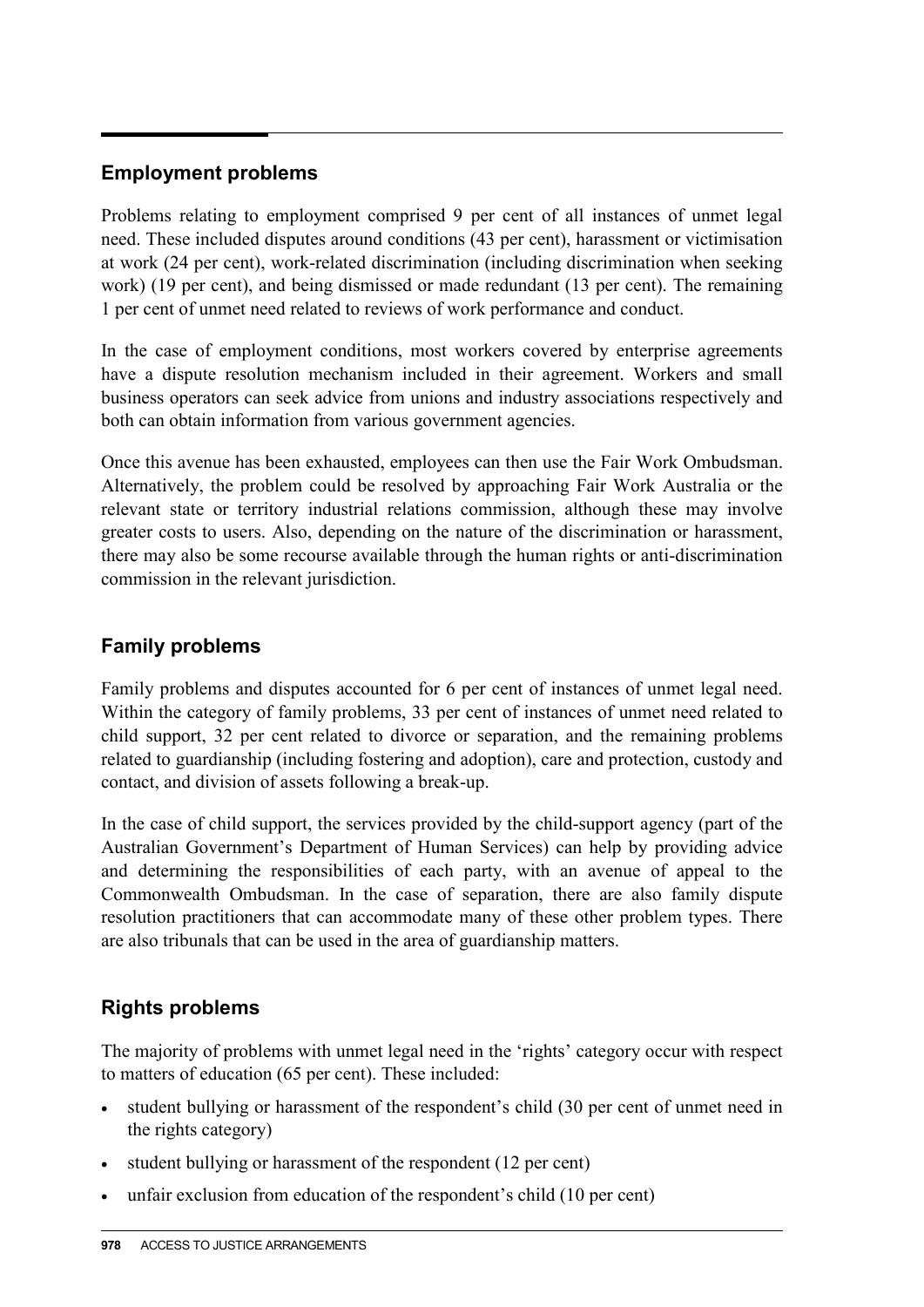- unfair exclusion from education of the respondent (6 per cent)
- student fees and results (the remaining 7 per cent).

Without further information, it is difficult to understand the nature of these cases and whether they can be solved using informal avenues. For example, it may make sense for those that are victims (or parents of victims) of bullying to contact the educational institution or state education department to make a formal complaint or seek a resolution through the education system. It may be that some disputes involve parties that are reluctant to make a complaint or that parties are unaware that many educational institutions have policies to deal with bullying. The data are insufficient to make suggestions with respect to bullying or unfair exclusion.

The other rights problems with unmet need included matters relating to unfair treatment by police (21 per cent), and discrimination outside of work (13 per cent). Other civil cases, which included matters of privacy, intellectual property, court processes and costs and complaints against independent bodies accounted for the remaining 2 per cent of instances of unmet legal need.

As with disputes around education, it is difficult to make suggestions around unmet need relating to unfair treatment by police without further information. There are mechanisms to make complaints about the actions of police, with the avenue of further referrals to the relevant ombudsman. Matters of discrimination, however, can be brought to the relevant human rights or anti-discrimination commission in a particular jurisdiction.

#### **Credit and debt problems**

The problems associated with unmet legal need in the 'credit and debt' category were relatively diverse. These included problems or disputes related to:

- creditors taking or threatening to take action to recover unpaid bills or debts (33 per cent of credit and debt problems)
- the repayment of money owed to the respondent (27 per cent)
- credit ratings or refusals of credit (21 per cent)
- paying a loan or hire purchase agreement or guaranteeing someone else's loan (15 per cent)
- other issues including repayment of money owed to the respondent and bankruptcy (the remaining 4 per cent of credit and debt problems).

Commission estimates based on *LAW Survey* data indicated that, for some of these problems, the type of unmet legal need can vary. For example, in the case of creditors threatening to take action to recover unpaid bills, most instances of unmet need occurred where respondents consulted the wrong adviser to try and resolve the problem (85 per cent of instances of unmet need). In cases relating to credit ratings and bankruptcies, however,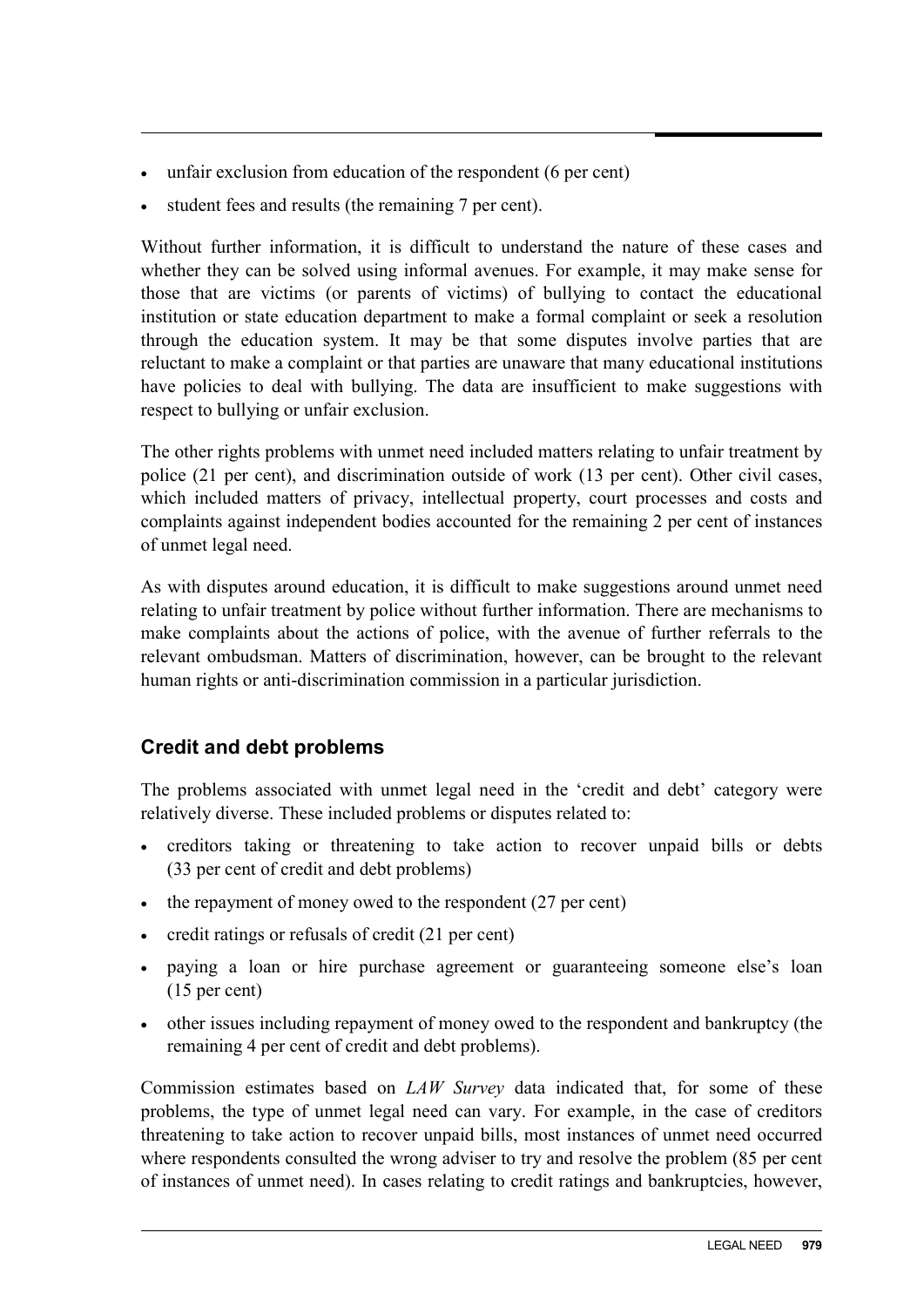the proportion of unmet need where respondents took no action at all was around 30 per cent. This indicates that for some credit/debt problems, a relatively high proportion of unmet need occurred because respondents may not have known who to contact to resolve the problem.

In many of the cases outlined above, the Credit Ombudsman Service may be an appropriate organisation to help resolve these problems.

#### **Other selected issues**

There were relatively few instances of problems in the remaining categories — 'money', 'accidents', 'health' and 'personal injury' — which collectively comprised 11 per cent of instances of unmet need. One third of these problems occurred in the money category, around a quarter in each of the accidents and health categories, with the remainder in personal injury. At this level of disaggregation, it is difficult to form inferences around these types of problems because there were few observations (collectively 470 problems out of the 19 388 weighted problems detailed in the *LAW Survey*).

Nevertheless, there are mechanisms to deal with some of these categories of unmet need:

- those with money problems often have a state-based tribunal to approach
- those with nursing home or group home care problems can approach the Aged Care Complaints Scheme
- those with problems relating to health can consult the state- or territory-based health complaints commission, and those with mental health problems can seek redress through state-based mental health tribunals.

For some problems, however, the Commission was unable to identify an informal avenue to seek a resolution. These disputes included:

- those involving disability care, aid and equipment (although there may be some recourse through the disabilities commissioner, or the Administrative Appeals Tribunal in the case of National Disability Insurance Scheme decisions)
- access to health services and disputes around health care costs and entitlements
- there are few avenues, besides courts, through which to dispute matters around wills and powers of attorney
- there is no informal avenue to pursue matters around accidents which comprised motor vehicle accidents without injuries — especially in cases where the other party is unknown. Nor are there formal avenues to pursue matters relating to personal injury outside the courts.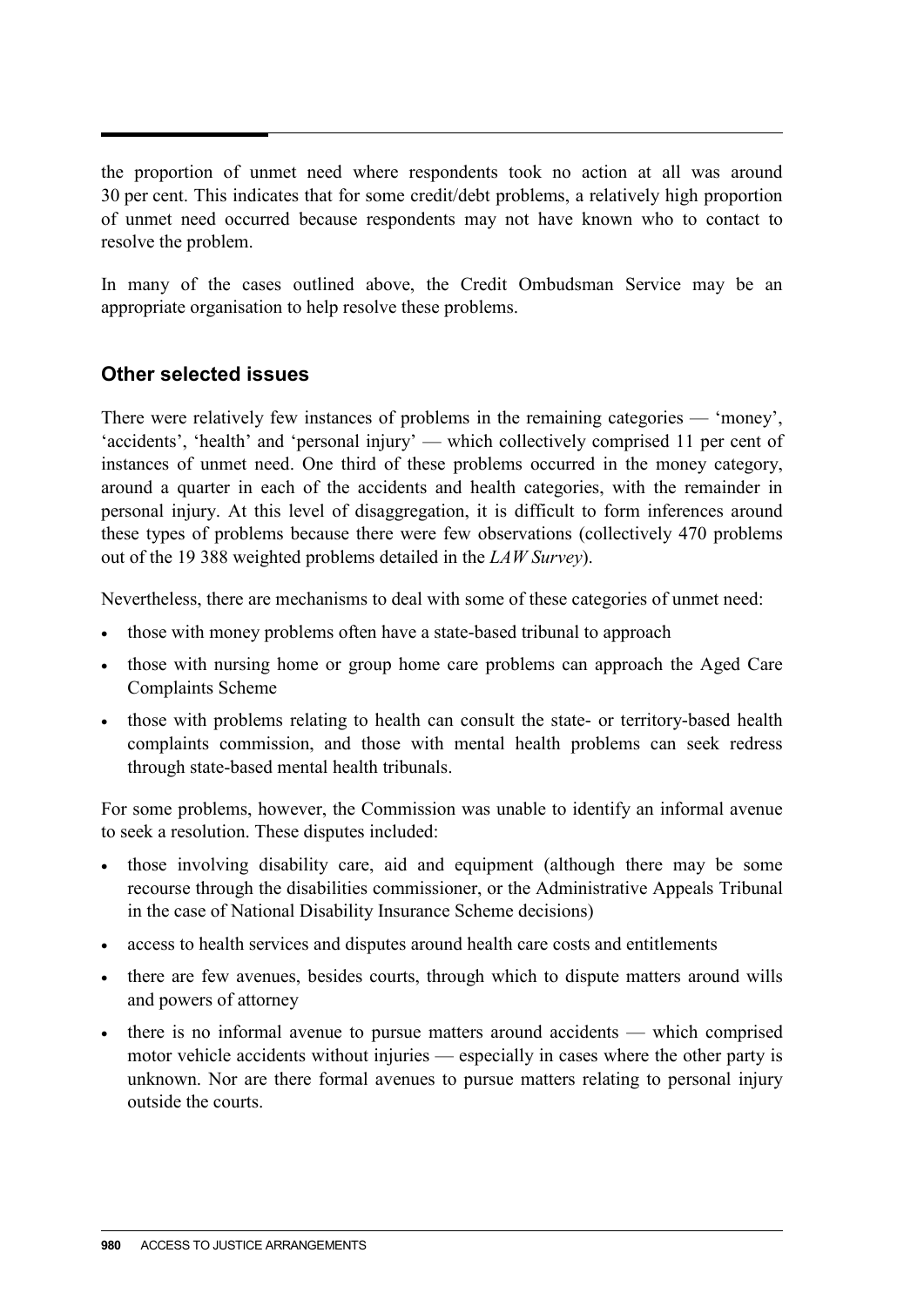## **B.4 Distribution and characteristics associated with unmet legal need**

Figure B.1 compares Commission estimates of the distributions of various indicators based on *LAW Survey* data for the general population and those identified with unmet legal need.



(continued)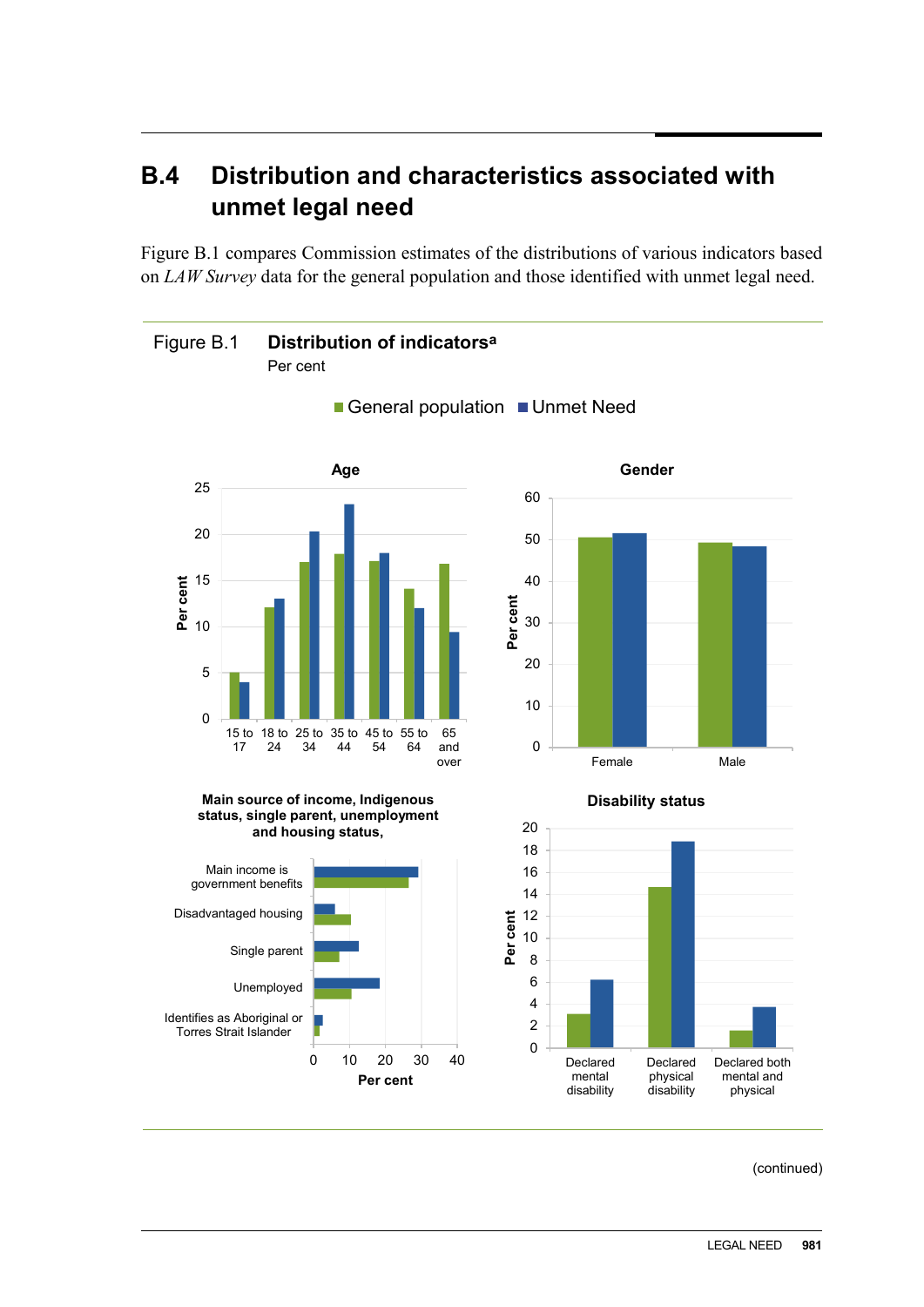#### Figure B.1 **(continued)a**





**a** Disadvantaged housing is defined as being homeless, living in emergency or basic accommodation (such as a refuge, shelter, boarding house, caravan park, tent, motor vehicle, shed or barn), living with relatives or friends due to having nowhere else to live, or living in public housing.

*Source*: Commission estimates based on unpublished *LAW Survey* data.

Table B.1 summarises the Commission's logistic regression analysis (discussed in section 2.5) using unpublished *LAW Survey* data to determine the relative importance of various characteristics that may be associated with incidence of unmet legal need.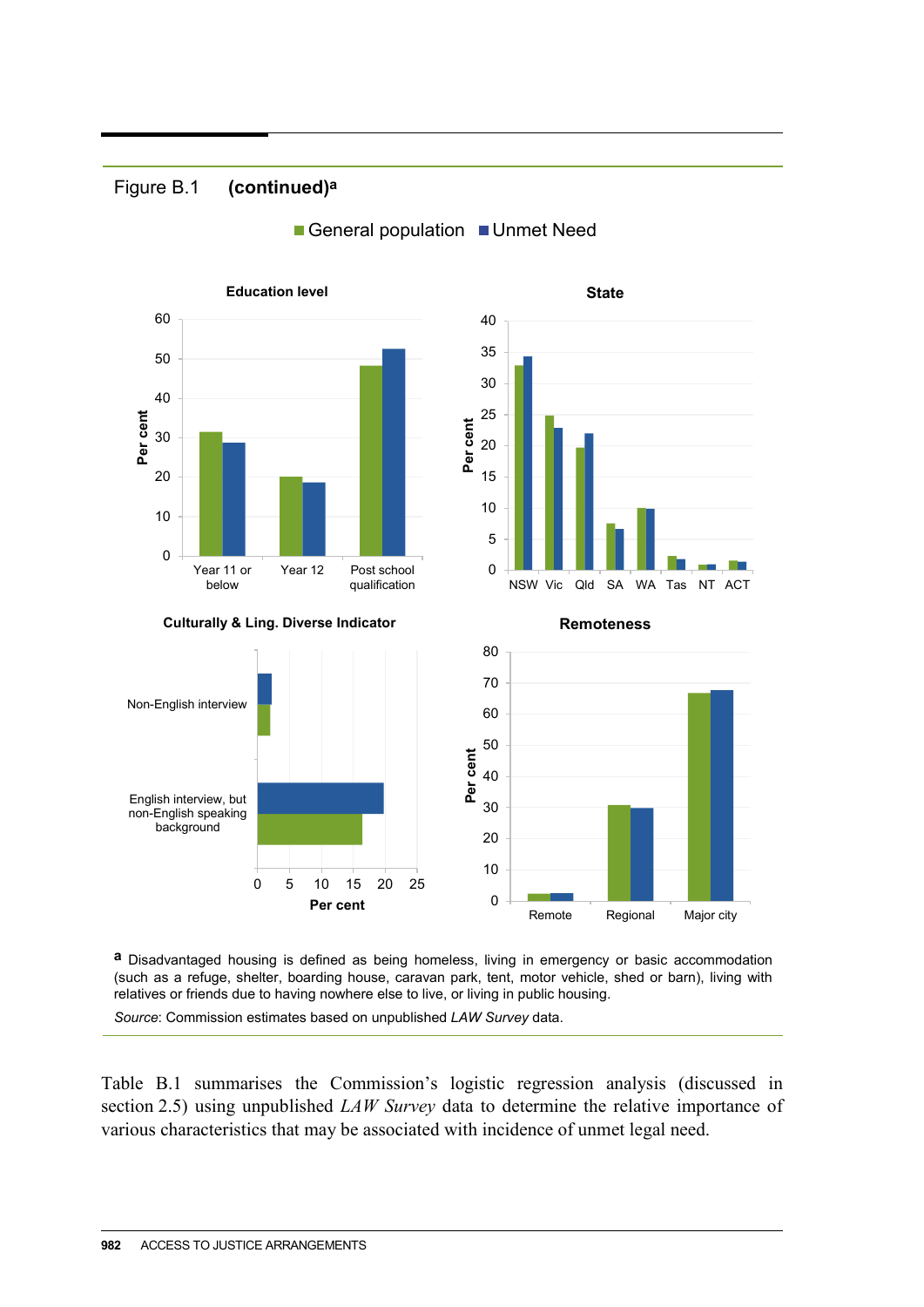| Variable group and base category <sup>b</sup>                                       | Categories within variable                                | Odds ratio <sup>c</sup> |  |  |
|-------------------------------------------------------------------------------------|-----------------------------------------------------------|-------------------------|--|--|
| Age (relative to 15-17)                                                             | 18 to 24                                                  | 1.07                    |  |  |
|                                                                                     | 25 to 34                                                  | $1.30*$                 |  |  |
|                                                                                     | 35 to 44                                                  | $1.51**$                |  |  |
|                                                                                     | 45 to 54                                                  | 1.26                    |  |  |
|                                                                                     | 55 to 64                                                  | 1.15                    |  |  |
|                                                                                     | 65 and over                                               | 1.04                    |  |  |
| Gender (relative to female)                                                         | Male                                                      | $0.88*$                 |  |  |
| Income (relative to means tested<br>government payments being main source of        |                                                           |                         |  |  |
| income)                                                                             | Not means tested government payment                       | $0.81***$               |  |  |
| Remoteness (relative to rural)                                                      | Regional                                                  | 0.90                    |  |  |
|                                                                                     | Major city                                                | 0.86                    |  |  |
| Identifies as Aboriginal or Torres Strait<br>Islander (relative to not identifying) | Does not identify Aboriginal or Torres Strait<br>Islander | $0.73*$                 |  |  |
| Disability type (relative to no disability)                                         | Mental only                                               | $1.27*$                 |  |  |
|                                                                                     | Physical only                                             | $1.29**$                |  |  |
|                                                                                     | Mental & physical                                         | $1.66**$                |  |  |
| Unemployed (relative to unemployed)                                                 | Not unemployed                                            |                         |  |  |
| Jurisdiction (relative to New South Wales)                                          | Victoria                                                  | 0.84                    |  |  |
|                                                                                     | Queensland                                                | $1.17*$                 |  |  |
|                                                                                     | South Australia                                           | $0.80*$                 |  |  |
|                                                                                     | Western Australia                                         | 0.88                    |  |  |
|                                                                                     | Tasmania                                                  | $0.69**$                |  |  |
|                                                                                     | Northern Territory                                        | 0.89                    |  |  |
|                                                                                     | The ACT                                                   | 0.90                    |  |  |
| Language of interview (relative to English<br>interview with non-English speaking   |                                                           |                         |  |  |
| background)                                                                         | Non-English interview                                     | 1.35                    |  |  |
|                                                                                     | English only                                              | $0.76**$                |  |  |
| Both criminal and civil problems (relative to<br>those with civil problems only)    | Both criminal and civil problems                          | $1.91**$                |  |  |
| Family status (relative to single parent<br>family)                                 | Not a single parent family                                | 0.89                    |  |  |
| Education (relative to less than completing<br>year 12)                             | Year 12                                                   | 0.94                    |  |  |
|                                                                                     | Post-school qualification                                 | 0.97                    |  |  |
| Housing type (relative to disadvantaged                                             |                                                           |                         |  |  |
| housing) <sup>d</sup>                                                               | Other than disadvantaged housing                          | $0.68**$                |  |  |

#### Table B.1 **Logistic regression results for unmet needa**

**a** This table shows the odds ratio implied by the logistic regression for individuals having unmet legal need, based on the sample of individuals with any civil legal problem. There were 9296 observations. **b** Defines the categories of dependent variables and the base category against which they are compared. **c** Odds ratio relative to the base category. For example, males are 0.9 times as likely, relative to females, to suffer from unmet legal need. Asterisks denote levels of significance: \*\* denotes 5 per cent level of significance; \* denotes 10 per cent level of significance. **d** Defined as being homeless, living in emergency or basic accommodation (such as a refuge, shelter, boarding house, caravan park, tent, motor vehicle, shed or barn), living with relatives or friends due to having nowhere else to live, or living in public housing.

*Source*: Commission estimates based on unpublished *LAW Survey* data.